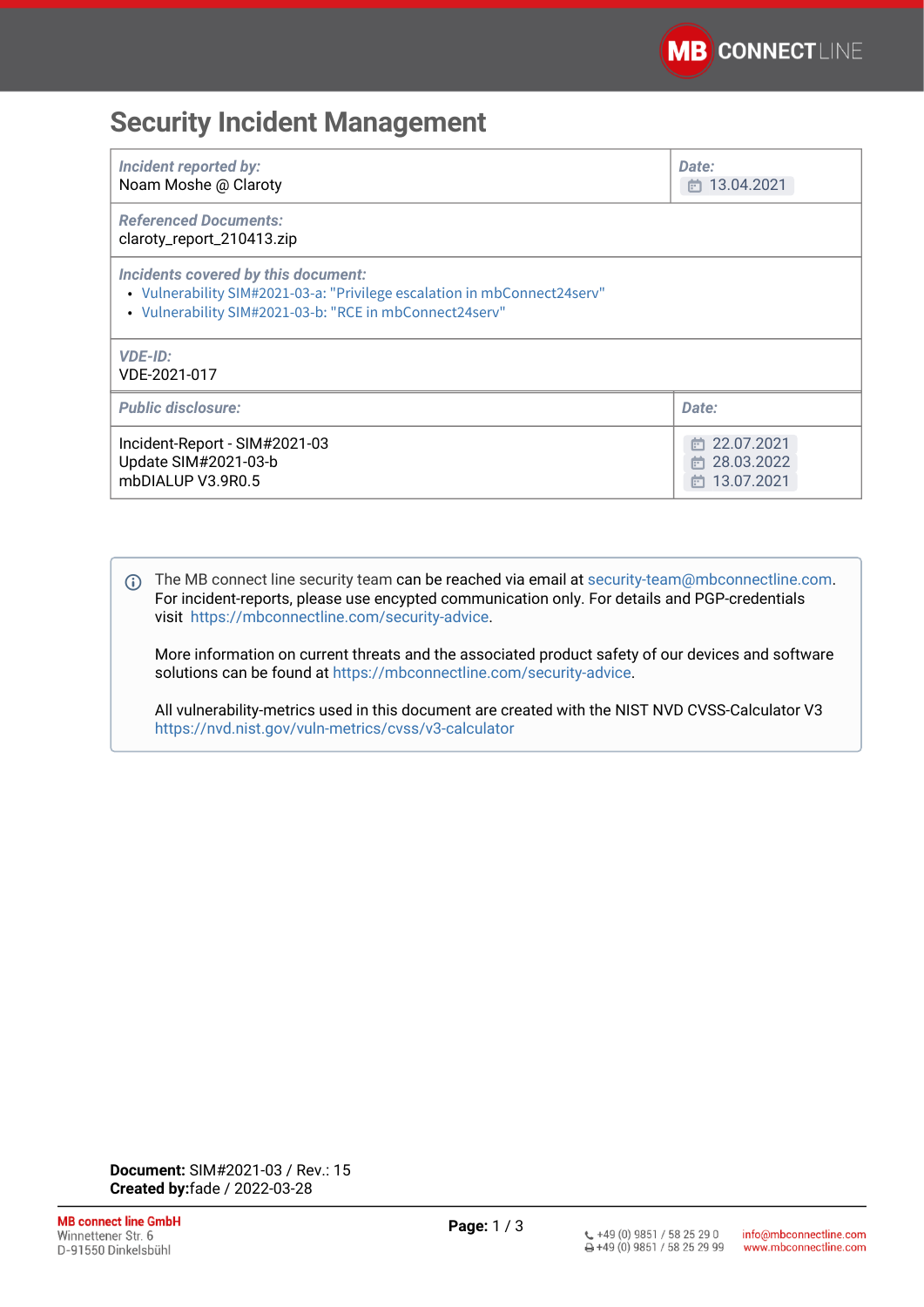# <span id="page-1-0"></span>**Vulnerability SIM#2021-03-a**: "Privilege escalation in mbConnect24serv"

#### **Details**

#### *CVE:* [CVE-2021-33526](https://cve.mitre.org/cgi-bin/cvename.cgi?name=CVE-2021-33526)

#### *Description:*

A low privileged local attacker can send a command to the service running with NT AUTHORITY\SYSTEM instructing it to execute a malicous OpenVPN configuration resulting in arbitrary code execution with the privileges of the service.

#### *Solution:*

Update to version V3.9R0.5.

### Affected Products

| <b>Product:</b> | <b>Version:</b> | <b>Update:</b> |
|-----------------|-----------------|----------------|
| mbDIALUP        | $\leq$ 3.9R0.0  | 3.9R0.5        |

### CVSS Scores & Vulnerability

| CWE-Identifier:   CWE-269 |                                                     |
|---------------------------|-----------------------------------------------------|
| CVSS Base Score:   7.8    |                                                     |
|                           | CVSS v3 Link:   AV:L/AC:L/PR:L/UI:N/S:U/C:H/I:H/A:H |

**Document:** SIM#2021-03 / Rev.: 15 **Created by:**fade / 2022-03-28